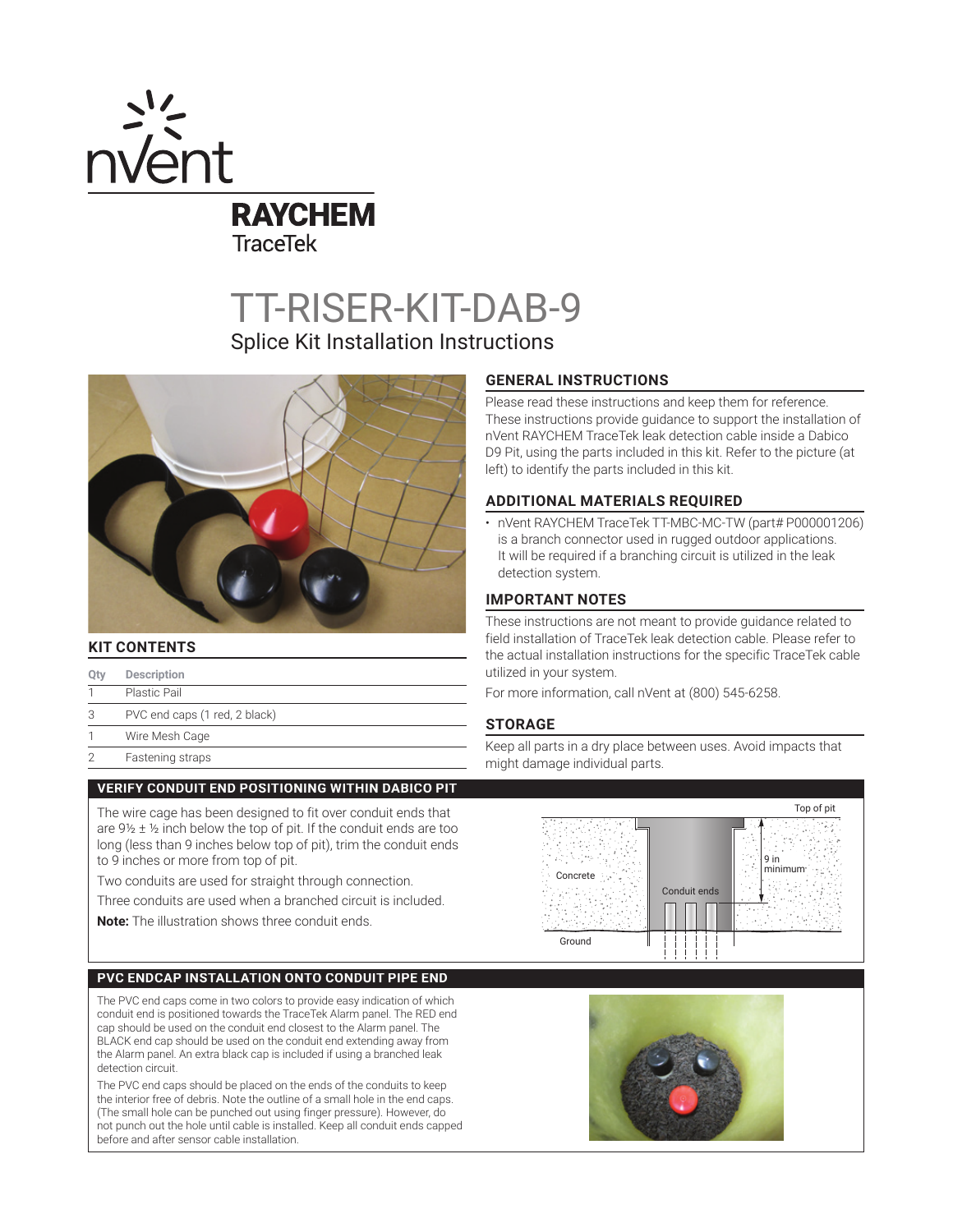# **ROUTING TRACETEK CABLE THROUGH CONDUIT PIPE END DURING CABLE INSTALLATION**

When installing TraceTek cable into the Dabico pit, the PVC end cap hole can be punched out using finger pressure.

Push the TraceTek cable through the hole. You may need to bend the end cap to open the hole enough for the cable end to pass through.



### **AFTER TRACETEK CABLE CONNECTORIZATION COMPLETED, PLACE WIRE CAGE OVER CONDUIT ENDS**

Carefully complete any TraceTek cable connectorization (if required). Route the cable through the openings in the wire cage, so that the wire cage can rest on the ground, and be positioned above the conduit end caps- without putting any lateral pressure on the cable. Center the wire cage so that it is not against the

sidewall of the Dabico pit in order to provide clearance for the plastic pail to rest against the ground. If necessary, the wire cage can be bent/shaped to fit the needs of the conduit orientation within the Dabico pit.



### **MAKING CABLE CONNECTIONS AND SECURING THE FASTENING STRAPS**

Take up any loose slack in the connector wires and TraceTek cables by forming loops approximately 4 to 5 inches in diameter. Avoid tightly bent cable and kinks/pinch points that produce pressure that can lead to false alarms. Loop orientation should be vertical.

TraceTek cable should not be secured with tie wraps, since the pressure could lead to false alarms. Fastening straps have been provided to maintain loop shape above the wire cage. Maintain vertical loop positioning while putting on the fastening straps.

**Note:** For clarity, pictures of cable connections do not include the heat shrink tubing that is used in the TraceTek cable connectorization and installation process.

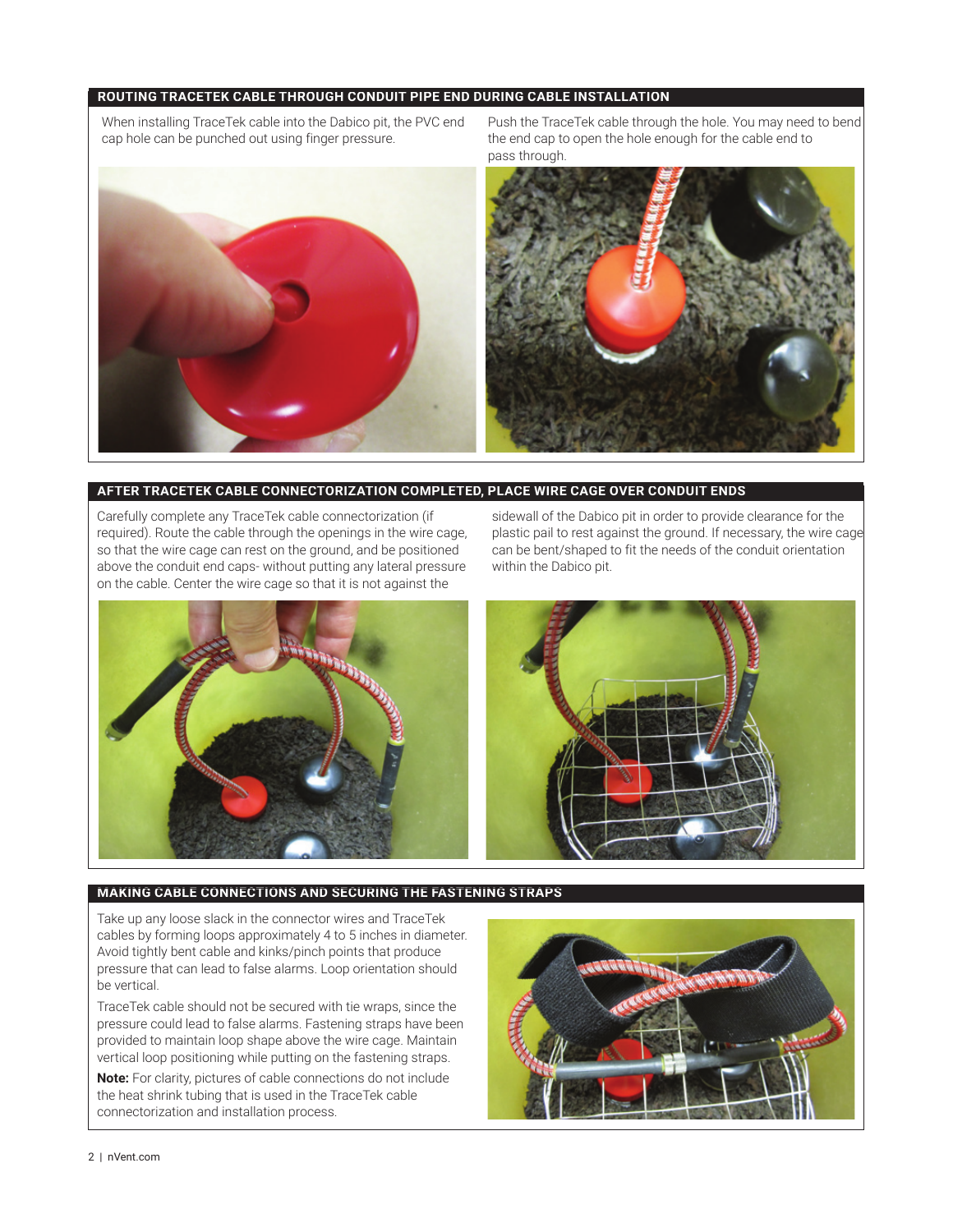# **IF BRANCHING CIRCUITS ARE USED:**

After making TraceTek cable connections, create loops approximately 4 to 5 inches in diameter. Avoid tightly bent cable and kinks/pinch points that produce pressure that can lead to false alarms. Loop orientation should be vertical.

Secure the cable loops with the fastening straps, and place on the wire cage. Gently position within the center portion of the wire cagemaintaining vertical loop orientation and minimizing cable extension outside the wire cage.



**Note:** For clarity, pictures of cable connections do not include the heat shrink tubing that is used in the TraceTek cable connectorization and installation process.

# **GETTING THE PAIL TO FIT PROPERLY:**

The key to getting the pail to fit is to first tilt the lip of the pail (about 30 degree angle) to fit it under one of the protruding metal posts on the Dabico pit sidewall. Pressing firmly on the pail side above the pail lip will allow the pail to be pushed down past the metal post. Gently push the pail down to the ground

while avoiding the wire cage. If you sense any resistance from the cable and connectors, remove the pail- check that the wire cage and cables are positioned in the center of the pit. When properly positioned, the top of pail should be located below the level of the metal posts on the Dabico pit.